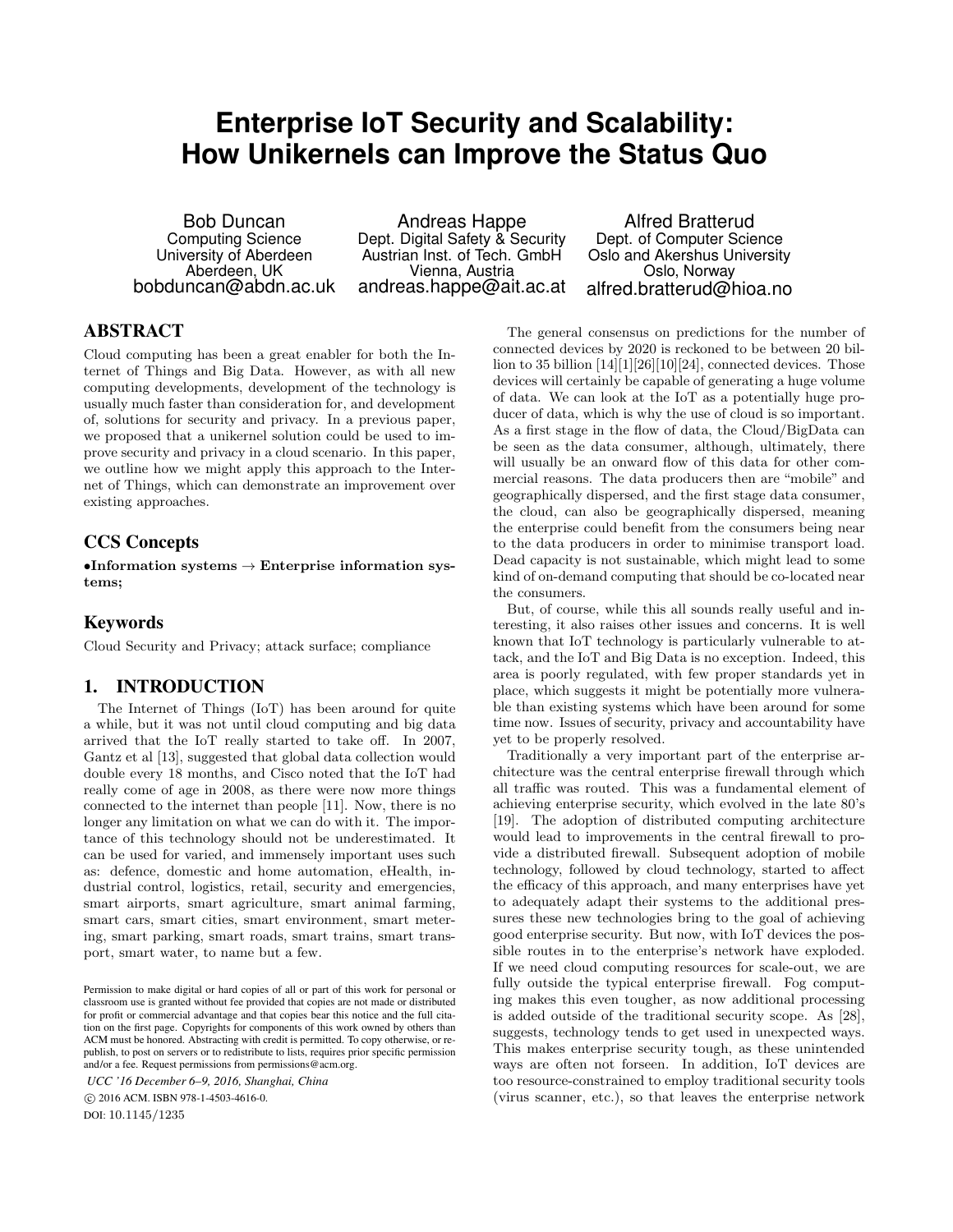far more exposed to attack.

It is this concern that drives us to consider how the use of a unikernel solution might be deployed to improve the status quo. In this paper, we outline how we might approach developing a solution to these issues and concerns. In Section 2, we look at some typical deployment architectures currently in use, and note how they fail to address the security and privacy challenges we will mention in Section 3, where we outline the security and privacy challenges faced by any enterprise wishing to safely use this new technology. In Section 4, we outline the unikernel angle for both client and server. In Section 5, we talk about some of the challenges, problems and limitations IoT brings to the enterprise, and in Section 6, we discuss our conclusions.

# 2. SOME EXAMPLES OF CURRENTLY DE-PLOYED IOT ARCHITECTURE

There are a number of goals for the IoT, namely costeffectiveness, efficiency, quality of service, mobility, manageability and of course security and privacy. The first of these, has lead to a proliferation of cheap sensor-like devices being used. While they are certainly cheap, they are also generally dumb, in the sense that they have very limited resources, meaning it is unlikely that these devices can be made to be smart. They merely collect data, which has to be passed on down the line. In this context, efficiency refers to low power consumption, since it may be necessary to rely on battery or solar power. Quality of service in this context means the ability to prioritise data streams from different devices. Mobility, obviously refers to the fact that some devices need to be mobile, where these devices move physically from one place to another. Manageability means there needs to be some way of intelligently managing the architecture, including both centralised and distributed control. Security and privacy are vital aspects of the architecture to ensure the archtecture is both resilient to attack, and able to withstand leakage of personally identifiable data.

However, since there are no agreed standards currently in existence, and there are many different ways of approaching this task, we need to consider each deployment very carefully based on the architecture specified, or actually in use. This makes the task of ensuring the security and privacy aspects of the architecture very difficult indeed.

The overall IoT architecture consists of uncountable minimal devices — distributed throughout the world — exchanging data with fewer centralized servers. Given the amount of data produced, the impact upon communication and processing infrastructure is very high. Another problem is the potentially high cyclic traffic pattern that creates short-term traffic and utilization spikes.

The local devices themselves are resource-constrained. Neither processing nor memory is abundant. Compared to a desktop-class computer, updating an IoT device is tough. As there is no user interface, a botched update may shut down the device. Special care must be taken to make sure that even a corrupt update can be recovered from. In addition, all means that prevent updates in the first place, e.g., hardened systems that reduce the amount of needed security updates, are important investments in an enterprise's long-term business prospects.

Many of these devices use different hardware architectures and configurations, and often software needs to be written on

a per-device basis, meaning there is often little consistency from one device to another.

On the server-side, the cloud, with its limitless scaling capabilities, would solve the dynamic processing requirements. To allow for scale-out, new paradigms have to be embraced. In the database world, the rise of NoSQL databases was partially backed by their good scaling capabilities  $-$  even accepting their reduced consistency models when compared to traditional SQL databases.

The natural way of reducing transported data is to compact and reduce the data on-site. To achieve this, parts of the server-side code must be moved towards local processing stations. We assume that those are more powerful than sensors, but powerless compared to full cloud offerings. When data is processed on-site, special attention must be paid to the processing operation's integrity itself. If the onsite processing can modify all incoming data, it will be a prime target for offensive security attackers.

It is very important to realise that medical and power grid data will become a fundamental cornerstone of future societies. It will therefore be extremely important to introduce some form of verifiable computing in order to safeguard this vital data. This would allow the final data-centre to verify that the computations carried out along the data trail by other machines have been performed correctly.

Other concerns arise for so called Smart Home setups. Future homes will be augmented with a multitude of sensors and control mechanisms, which in addition to forwarding data to the cloud, might be controlled by the latter. Current setups are, for example, feedback-loops between window sensors and the heating system/climate control, automatic door openers as well as integrated kitchen systems where pans can automatically control stoves and ovens. All of which might be interesting for a malicious actor that can utilize this to create additional costs (energy consumption) or open otherwise closed doors. Infrastructure-wise we see a combination of dumb sensors, a local Smart Home hub with limited processing capabilities and a direct uplink to the cloud for remote control capabilities. This Smart Hub will also be a prime target for attackers as it is in scope of the home user and thus seldom maintained by professional IT administration.

The Smart Home area can be seen as the natural commercial extension of the original Industry 4.0 area. Here sensors are integrated into the manufacturing process to improve efficiency. The direct monetary incentive has lead to fast adoption within this area. Too fast, if you look at the various security incidents against industrial control systems. This area is also very vulnerable as traditional systems assume the local network to be secure, i.e. there are very few defensive security mechanisms in place. Now those areas are accessible through a network, maybe even the Internet. As already seen, those networks are a target for professional advanced persistent threat (APT) groups as well as for stateowned actors. What could go wrong?

An area especially sensitive is Smart Health. It ranges from local on-site medical monitoring to the highly sensitive network within hospitals. Especially after the EU's General Data Protection Act (GDPA) with its increased fines for personal data breaches, industry cannot ignore this area. Documented attacks (ransom-ware) as well as penetration-tests within prototype test hospital settings have shown the current low security level that medical devices currently have.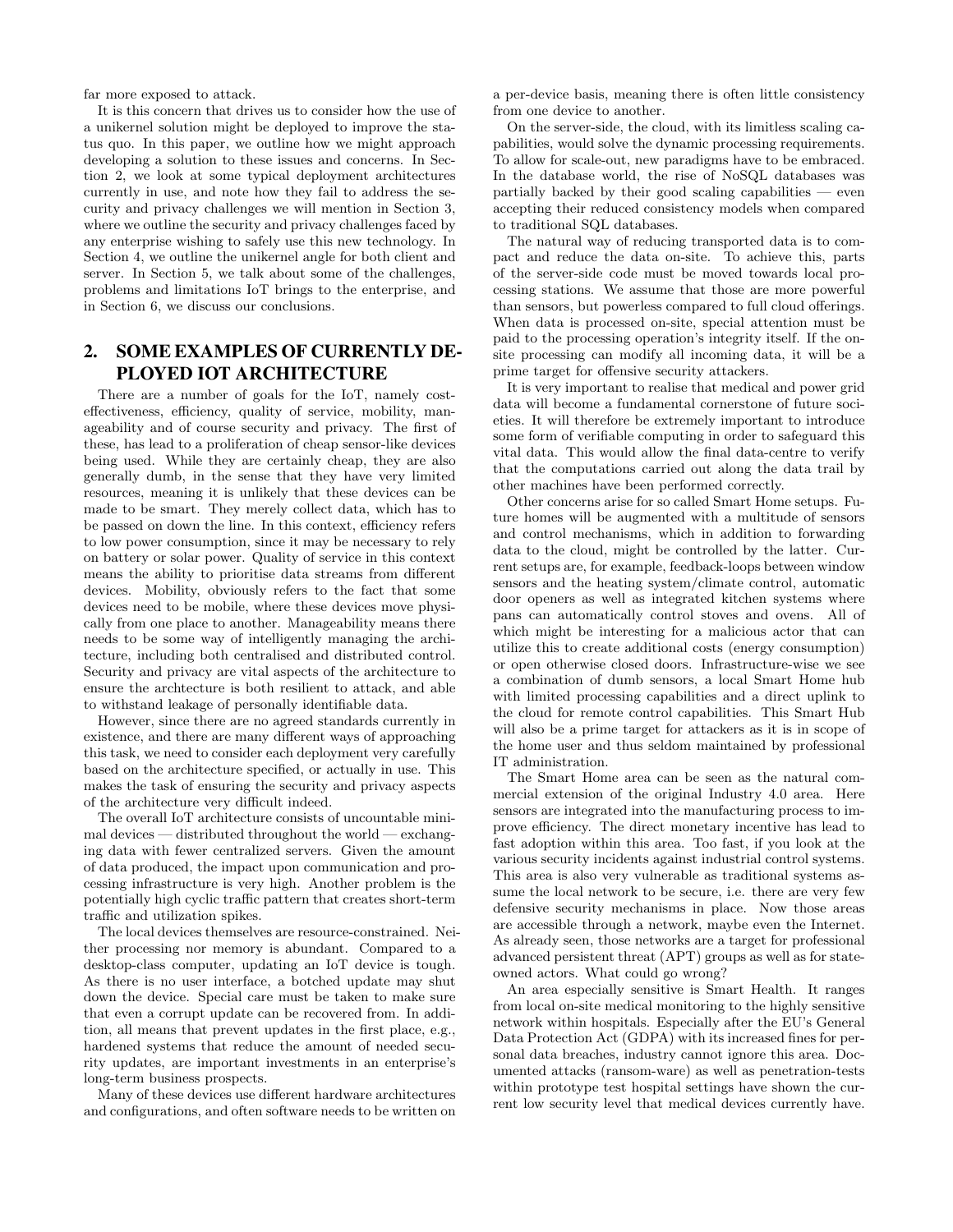IoT will increase the amount of devices used within this setting, if they are not secure data leaks or invasive malicious attacks against medical devices (such as pacemakers and drug dispensers) will become more common.

All of those scenarios have the common theme of massive deployments. While the initial roll-out will be highly driven (and sometimes performed) by customers buying new devices, subsequent update needs might introduce new problems. Companies producing the IoT devices (e.g., Smart Light Bulbs, Heat Sensors) need ways of updating the millions of deployed devices. Compared to software, this has an additional problem: if a security sensor mandates the update of a million of loosely connected devices, and lives are in danger, there is a much higher level of urgency.

# 3. IOT SECURITY AND PRIVACY CHAL-LENGES

For any enterprise, there are many security challenges which must first be addressed. For any application using cloud, [9], have developed a useful list of ten key security goals that must be addressed, which we see in Table 1 below.

-5pt

| Number | <b>Key Security Challenges</b>            |
|--------|-------------------------------------------|
| 1      | The definition of security goals          |
| 2      | Compliance with standards                 |
| 3      | Audit issues                              |
| 4      | Management approach                       |
| 5      | Technical complexity of cloud             |
| 6      | Lack of responsibility and accountability |
|        | Measurement and monitoring                |
| 8      | Management attitude to security           |
| 9      | Security culture in the company           |
| 10     | The threat environment                    |

#### Table 1: Duncan and Whittington 10 Key Security Issues — 2016 [9]

However, when we want to incorporate IoT into a cloud setting, we must do more. For this purpose, we can start by looking at the work done by the Open Web Application Security Project (OWASP), who publish a number of relevant lists we can use to help us deal with the additional issues we will face in using the IoT. The first of these is their top ten list of web security vulnerabilities , which they publish every three years. These lists are derived from real world intrusions reported globally, which are reflective of what the attackers are actually doing successfully. Since these are live and successful attacks, it makes sound sense to close these loopholes first. The latest list is provided in the table below.

This list is based on the result of analysis of successful security breaches across the globe, which seeks to highlight the worst areas of impact of weaknesses in web based computing systems. However, thanks to the innovative techniques in use for IoT, that is still not enough. OWASP now produce a list of the worst 10 vulnerabilities in the use of mobile technology, which we show in the list below.

But, of course, it is not quite as simple as that. The IoT mechanics extend beyond traditional web technology and mobile technology. In 2014, OWASP developed a provisional top ten list of IoT vulnerabilities, which we outline below in Table 4.

#### 2013 Code Threat

| A1             | Injection Attacks                            |
|----------------|----------------------------------------------|
| A <sub>2</sub> | Broken Authentication and Session Management |
| A3             | Cross Site Scripting (XSS)                   |
| AA             | Insecure Direct Object References            |
| A5             | Security Misconfiguration                    |
| A6             | Sensitive Data Exposure                      |
| A7             | Missing Function Level Access Control        |
| A8             | Cross Site Request Forgery (CSRF)            |
| A9             | Using Components with Known Vulnerabilities  |
| A 10           | Unvalidated Redirects and Forwards           |

Table 2: OWASP Top Ten Web Vulnerabilities — 2013 [20]

| $2013$ Code    | Threat                                  |
|----------------|-----------------------------------------|
| M1             | Insecure Data Storage                   |
| M2             | Weak Server Side Controls               |
| M <sub>3</sub> | Insufficient Transport Layer Protection |
| M4             | Client Side Injection                   |
| M5             | Poor Authorization and Authentication   |
| M6             | <b>Improper Session Handling</b>        |
| M7             | Security Decisions via Untrusted Inputs |
| M8             | Side Channel Data Leakage               |
| M9             | Broken Cryptography                     |
| M10            | Sensitive Information Disclosure        |

Table 3: OWASP Top Ten Mobile Vulnerabilities — 2013 [20]

An important point to bear in mind is that the above table represents just the OWASP top ten vulnerability list. OWASP are currently working on a full list of 130 possible IoT vulnerabilities which might need to be taken into account. While all this at first might seem like a huge task, OWASP do provide good suggestions as to how to mitigate these issues.

And the above just covers security issues. We also have to consider the challenges of privacy issues. With the increase in punitive legislation and regulation surrounding issues of privacy, we must necessarily concern ourselves with providing the ability to ensure the goal of privacy can be achieved. The good news is that if we can achieve a high level of security, then it will be much easier to achieve a good level of privacy [8]. Good privacy depends on having a high level of security. We can have security without privacy, but we can't have privacy without security.

While the IoT has progressed significantly in technical terms in recent years, it has very much done so at the expense of security and privacy, for example accessing utility companes, including nuclear in the US [31], damage caused to German steel mill by hackers [32], drug dispensing machines hacked in US [27], plane taken over by security expert mid-air [5], and a hack that switched off smart fridges if it detected ice cream [3]. While enterprises often might not care too much about these issues, they should. If nothing else, legislators and regulators are unlikely to forget, and will be keen to pursue enterprises for security and privacy breaches. In previous years, it was often the case that legislators and regulators had little teeth, but consider how punitive fines have become in recent years following the banking crisis in 2008. In the UK in 2014, the Financial Conduct Authority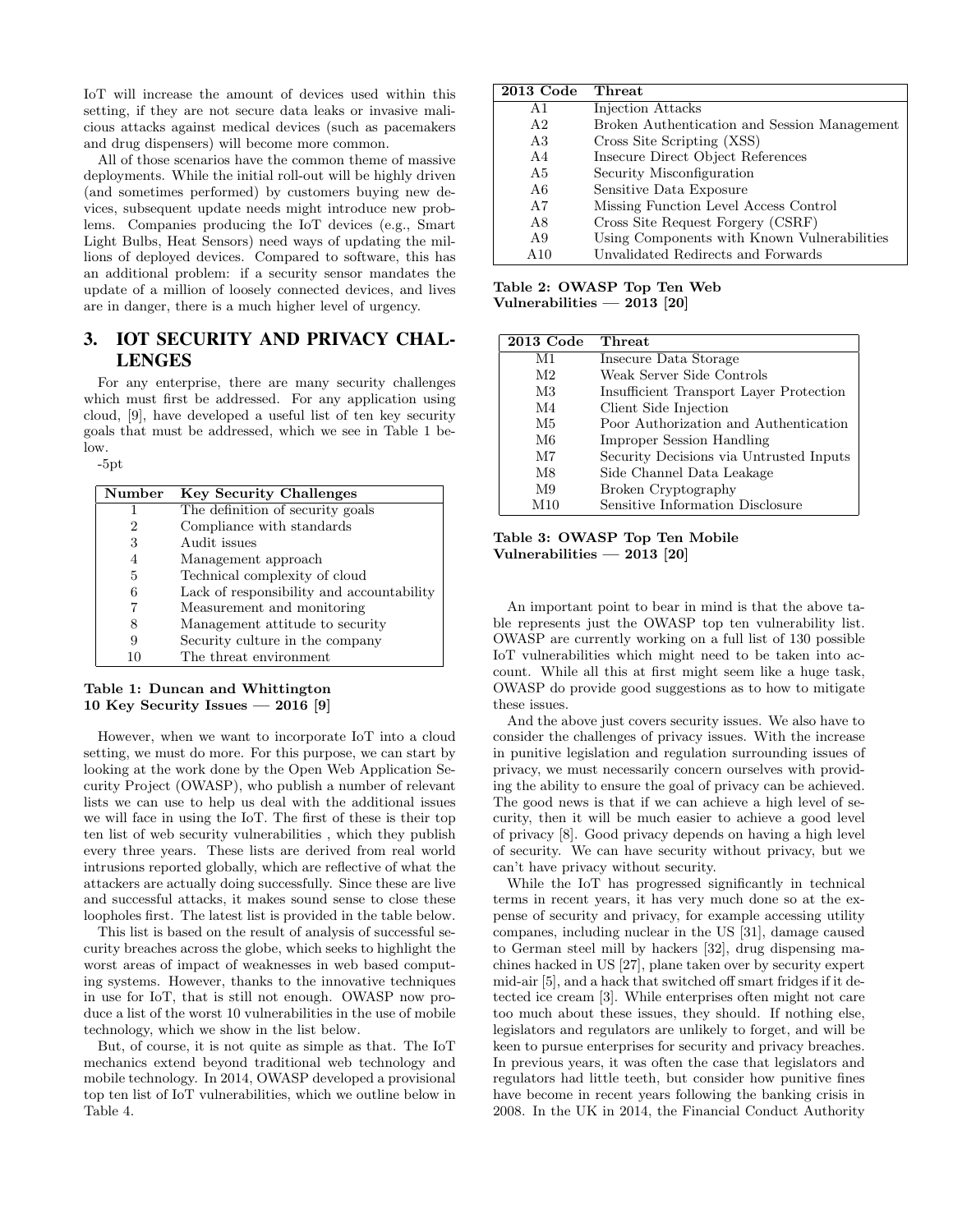| 2014 Code      | Threat                                    |
|----------------|-------------------------------------------|
| T1             | Insecure Web Interface                    |
| I2             | Insufficient Authentication/Authorization |
| <b>I3</b>      | Insecure Network Services                 |
| T <sub>4</sub> | Lack of Transport Encryption              |
| <b>I5</b>      | Privacy Concerns                          |
| Т6             | Insecure Cloud Interface                  |
| T <sub>7</sub> | Insecure Mobile Interface                 |
| I8             | Insufficient Security Configure-ability   |
| I9             | Insecure Software/Firmware                |
|                | Poor Physical Security                    |

Table 4: OWASP Top Ten IoT Vulnerabilities  $-2014$  [21]

 $(FCA)$  fined a total of £1,427,943,800 [12], during the year.

## 4. THE UNIKERNEL ANGLE

Why use unikernels for the IoT [22]? Unikernels are uniquely suited to benefit all areas (sensor, middleman, servers) within the IoT chain. They allow for unified development utilizing the same software infrastructure for all layers. This may sound petty, but who would have thought JavaScript could be used on servers (think node.js) a couple of years ago?

#### 4.1 On the Client

Unikernels are a form of virtualisation and thus offer all of its benefits: they provide a unified interface to diverse hardware platforms to application developers. This allows the latter to focus on application development. They allow the ability to mask changes of the underlying hardware platform behind the hypervisor. This also allows for application code to be reused between different hardware revisions. In addition, system and application development is often performed by disjunct groups within an enterprise. Using a unikernel decouples both groups and thus allows parallel-alized development. Application developers can utilize a virtualized testing environment on their workstations during development, but can assume that the same environment will be available within the production environment.

Unikernels can produce leaner virtual machines when compared to traditional virtualization solutions. This minimalism yields a much reduced attack surface which in turn creates more secure applications. Using a resource efficient unikernel such as IncludeOS will minimize the computational and memory overhead that otherwise would prevent virtualization from being used. While the small memory and processing overhead enables the usage of virtualisation on low-powered IoT devices in the first place, it also aids higher capacity devices. Lower resource utilization allows for either better utilization (i.e., running more services on the same hardware) or higher usage of low power modes (thus reducing energy consumption). Both increase the sustainability of IoT deployments.

Another feature that is in high demand by embedded systems is atomic updates: a system supporting atomic updates either installs a system update or reverts back to a known (working) system state. For example, Google's Chrome OS [16], achieves this by using two system partitions. A new system upgrade is installed onto the currently unused partition. On the next boot the newly installed system is used, but the old system is pre-selected as a backup boot option if the initial boot does not work. If the new system boots, the new system is marked as the new default operating system and the (now) old partition will be used for the next system upgrade. This allows high resilience in the face of potentially disrupting Chrome OS updates. A similar scheme is set to be introduced for the upcoming Android Version 7. This scheme would be greatly aided by unikernels: they already provide a clear separation of data and control logic. A system upgrade would thus start a new unikernel and forward new requests to it. Of course, if the underlying hypervisor has to be upgraded (which due to its minimal size should be a very rare event) the whole system might incorporate the dual boot-partition approach.

#### 4.2 On the Server

Given the large estimated number of IoT devices to be deployed in the near future, computational demand on data centres (or nowadays the cloud) can be immense. While IoT amplifies the amount of incoming traffic, it has some characteristics that should favour unikernel-like architectures.

For one, our envisioned unikernels utilize a non-mutable state and are event-based. This combination allows for simplified scale-out, i.e. it allows for dynamically starting more unikernels if incoming requests demand it. We do believe that many processing steps during an IoT dataflow's lifetime will be parallelizable, e.g. data collected from one household will not interact with data gathered by a different household from another continent during the initial processing steps, or possibly never at all. As they do not interact, there is no chance of side effects, thus the incoming data can instantly be processed by a newly spawned unikernel.

Two recent trends in cloud computing are cloudlets and fog computing. The former describes a small-scale data centre located near the internet's edge (i.e. co-located near many sensors and acting as upstream for the incoming IoT sensors) while the latter describes the overall technique of placing storage or computational capabilities near the network edges. To allow for easy usage of this paradigm, a unified execution environment is needed: when the same environment is employed, application code can easily be moved from the cloud towards the networks' edge, i.e. into the cloudlets. Unikernels offer closure over the application's code, so the same unikernel can be deployed at a cloudlet or within a central data centre. Of course, the unikernel itself might place requirements upon external facilities such as storage, which would need to be provided by the current execution environment. A consumer-grade version of this trend can already be seen: many high-powered NAS devices allow for local deployment of virtual machines or containers. This moves functionality from the cloud to a smallestscale local processing environment. A good use-case for this would be Smart Homes: here a local NAS can perform most of the computations and then forward the compressed data towards a central data centre. In addition, this local preprocessing can apply various cryptographic means to improve the uploaded data's integrity or confidentiality.

# 5. CHALLENGES, PROBLEMS, LIMITATIONS

## 5.1 Unikernels are Only a Part of the Solution

While they offer benefits for deployment and security mostly through their compactness as well as their closure guarantees — large-scale deployments place high stress on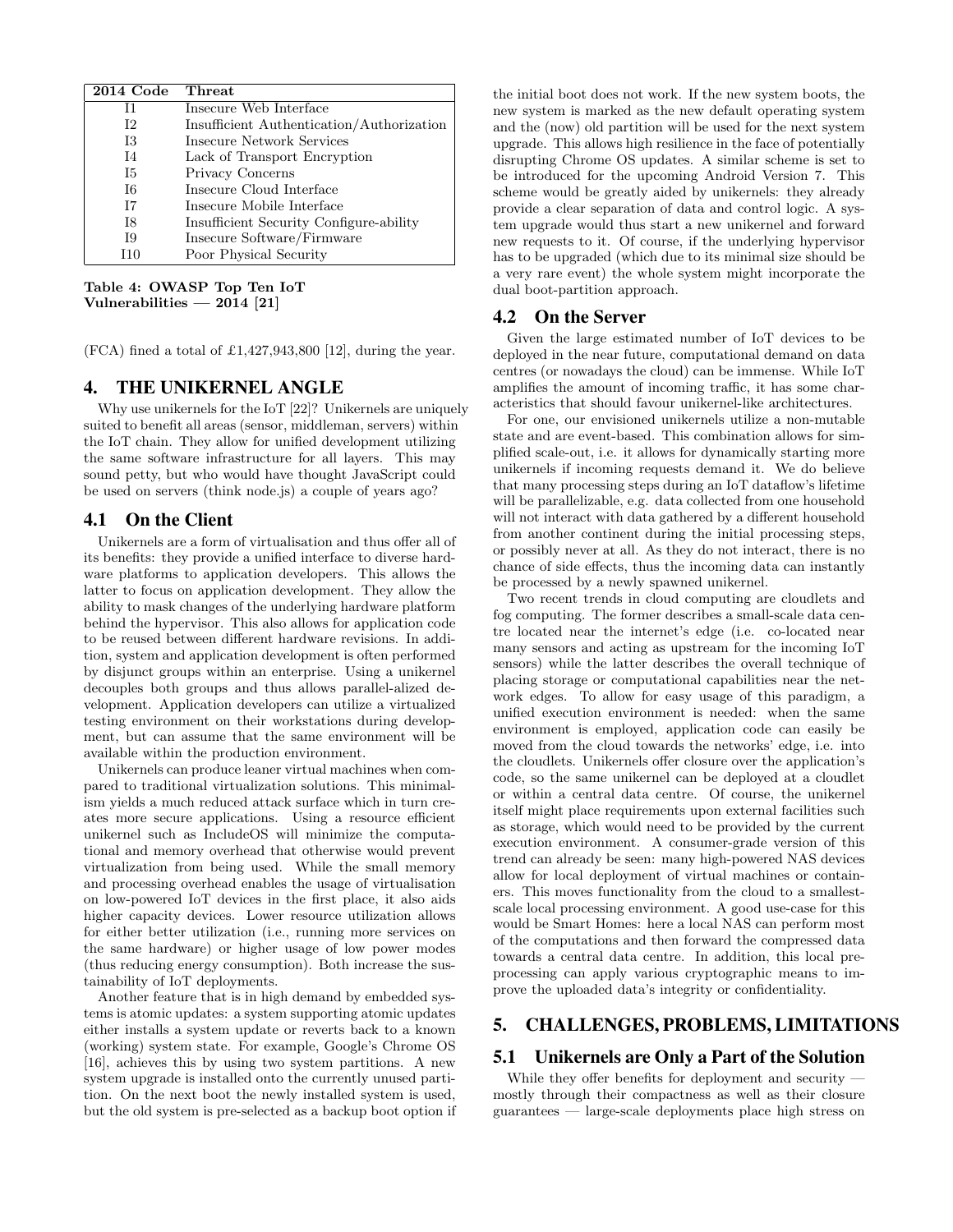infrastructure for handling the roll-out, monitoring and logging. The software for this infrastructure has yet to be written.

### 5.2 Production-Level Debugging

First, in a perfect world, no production-level debugging would ever occur, as all bugs would be detected and fixed within the development or staging environment. But reality begs to differ. A common complaint is that unikernels lack debugging facilities: there is just no shell to log-in and visualize the environment. The more root dependent the user becomes, the more frequent this complaint arises. Unikernels (as well as Function-as-a-Service architectures) target DevOp outfits where development and administration has been integrated. The person in charge of debugging is a software developer herself and thus can utilize developercentric debugging facilities. If debugging is to be performed by developers, groundwork is needed: there must be infrastructure in place that allows securely connecting the debugging tools to the running unikernel within the virtual machine. While this might be feasible for unikernels running within an enterprise's private cloud, the security impact of connecting to deployed IoT devices is massive. We believe that this infrastructure will remove most of the debugging complaints.

#### 5.3 Impact upon Software Development

We assume a unikernel to have a single execution flow, i.e. to have a single execution thread or process, as well as to offer no mutable state within the unikernel itself [2]. This prevents quick adoption of many existing software packages. Where others see limitations, we see opportunities. The single execution-flow paradigm almost enforces the usage of an event-based software programming style, i.e. all processing is triggered by internal (e.g., timers) or external (e.g., new incoming data) events. If no new event is available or processed, the device can safely enter a deeper powersaving state. Minimizing energy consumption is paramount for IoT devices so we assume that this is a much wanted feature. On the server-side this will reduce the overall powerconsumption: while not being an essential requirement, as for IoT devices, the reduced power bill will be a nice benefit for enterprises.

This stateless-ness allows us to start new unikernels ondemand. Together with an event-driven architecture and rapid boot-up times, this allows us to minimize the number of running unikernels. This reduces the memory consumption (thus energy impact) of deployed services. Upgrading a unikernel also becomes easier: while the old version of unikernels are still processing their current request, new requests will be forwarded to the new version of the unikernel.

This feature also allows for improved resilience in the face of errors. When functionality is split up between multiple unikernels, faults are automatically contained within a single executing unikernel [17]. Together with monitoring and automatic life-cycle management, this leads to error-resilient services that have limited self-healing capabilities. Contrast this with monolithic applications where often the whole application — or even worse, the application server containing multiple applications — has to be restarted in the case of errors. Due to resource constraints, we are initially limiting resilience research to server-side unikernels, but the same techniques can be applied on IoT devices as well. Arguably, self-healing capabilities are of even higher importance on devices with only limited means of user interaction.

## 5.4 Virtualization in the Embedded Space

As we already stated in Section 1, there are no standards when it comes to components for the IoT. This means there is a huge range of different architectures vying for a place in this potentially massive market space. Obviously, from a technical standpoint, greater flexibility and power can be obtained through good use of virtualization. Virtualisation is not new, and has been around since 1973 [23]. Bearing in mind that dumb sensors do not have enough resources or lack hardware support for virtualisation (or at least Linuxbased virtualisation), we will have a quick look at some of the most popular hardware in use in this space.

ARM [15], presented the ARM capabilities at this workshop in 2009. ARM is one of the most used platforms in the IoT. and has virtualization extensions. Columbia University have developed KVM/ARM, an Open-Source ARM Virtualization System [4]. Dall and Nieh [6], have written an article on this work for LWN.net, and for a conference [7]. There has been paravirtualization support in ARM Coretex A8 since 2006, and ARM Coretex A9 since 2008, with full virtualization since approx. 2009. Virtualisation is also in Linux Kernel 3.8. There are also MMU-less ARMs, although it unlikely that these could be used, unless we were to forfeit the unikernel's protection.

Most smart devices can generally handle virtualization devices such as smart phones, smart automotive systems, video boxes, play stations, and smart TVs too, although this may not necessarily be the case for small embedded components, such as wear-ables, sensors and other IoT components. MIPS also supports virtualization [18][30]. Some Intel Atom processors support virtualization (the atom range is huge). However, the low-power Intel Quark has no support for virtualization whatsoever. The new Open-Source RISC-V architecture [25], also supports virtualization.

As we can see, many of the current IoT systems in use do have the capability to handle virtualization. For example most high-powered NAS systems now have virtualization (and app) support. Thus we could potentially utilize NAS or other low-powered devices (which are mostly ARM, MIPS or x86) to aggregate data on-site and then transport the reduced data to the "real" cloud.

At the moment, we should carefully consider the current state of security and privacy in a massively connected world. Now we can really see that "big brother" is watching you. Not just through the use of massive CCTV networks, but also through IoT enabled devices which will become embedded in every smart city. It is estimated that in smart cities of the future there will be approximately 5000 sensors watching as you move through the city at all times. What could possibly go wrong? How much personal information could leak as you walk? How much of your money could NFC technology in the wrong hands steal from you, without you being aware of it happening? Do you trust the current technology? We can read about more of these issues in [29].

## 6. CONCLUSIONS

We have taken a look at the exciting new paradigm of the IoT. While the possibilities are indeed exciting, the consequences of getting it wrong are likely to be catastrophic. We cannot afford to carry blindly on. Instead, we must recognise